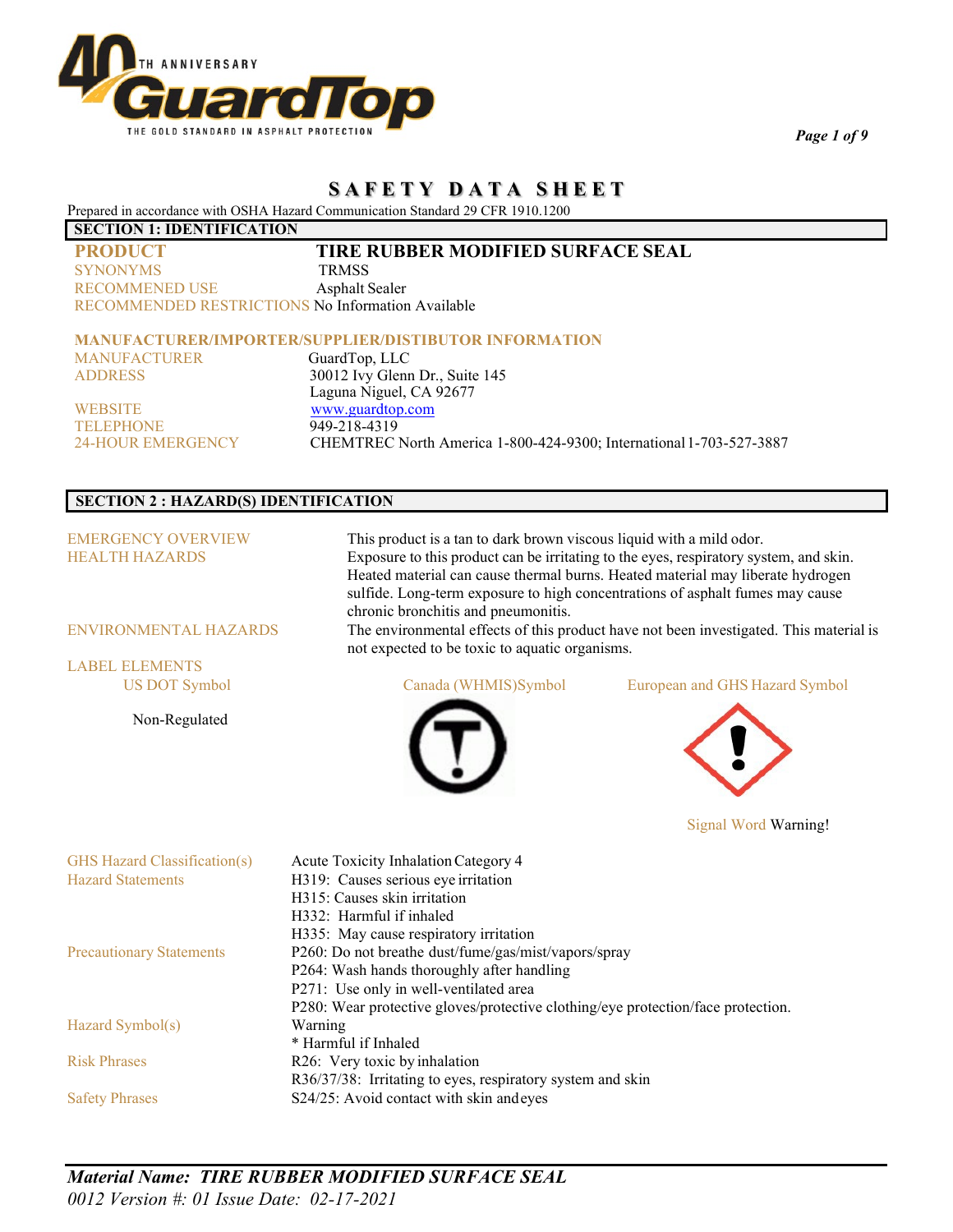

*Page 2 of 9*

S36: Wear suitable protective clothing S37/39: Wear suitable gloves and eye/face protection S45: In case of accident or if you feel unwell, seek medical advice immediately.

SUPPLEMENTAL INFORMATION Vapors containing hydrogen sulfide may accumulate during storage or transport. HYDROGEN SULFIDE (H<sub>2</sub>S) can be harmful or fatal if inhaled. H<sub>2</sub>S is a flammable gas.

## **SECTION 3 : COMPOSITION/INFORMATION ON INGREDIENTS**

| <b>CHEMICAL NAME</b>      | <b>COMMON NAME AND SYNONYMS</b> | <b>CAS NUMBER</b>  | <b>PERCENT</b> |
|---------------------------|---------------------------------|--------------------|----------------|
| WATER                     |                                 | 7732-18-5          | 53-61          |
| PETROLEUM ASPHALT         | Bitumen, Asphalt, AsphaltCement | 8052-42-4          | $30 - 38$      |
| <b>GROUND TIRE RUBBER</b> |                                 | 133-86-4           |                |
| NAPHTHENIC/AROMATIC OIL   |                                 | 64742-0407         | < 0.5          |
| <b>CARBON BLACK</b>       |                                 | 1333-86-4          | < 0.3          |
| ZINC OXIDE                |                                 | $1314 - 13 - 2$    | < 0.05         |
| <b>SEPOLITE CLAY</b>      |                                 | 63800-37-2         | < 4.0          |
| FATTY AMINE SALT          |                                 | <b>TSCA Listed</b> | < 0.5          |

## COMPOSTION COMMENTS

Values do not reflect absolute minimums and maximums; these values are typical and may vary from time to time. Asphaltic materials can contain hydrogen sulfide, because it is naturally occurring in the crude oil from which asphalt is derived. Hydrogen sulfide can also be present as a byproduct of asphalt processing. This Safety Data Sheet is intended to communicate potential health hazards and potential physical hazards associated with the product(s) covered by this sheet, and it not intended to communicate product specific information.

## **SECTION 4 : FIRST-AID MEASURES**

## INHALATION

If respiratory symptoms develop from exposure to fumes, move victim away from source of exposure and into fresh air. If symptoms persist, seek medical attention. If victim is no breathing, clear airway and immediately begin artificial respiration. If breathing becomes difficult, oxygen should be administered by qualified personnel. Seek immediate medical attention.

## SKIN CONTACT

If clothing sticks to the skin, do not remove. Lotion or hand cream may aid in the removal of asphalt. Wash contact areas with soap and water. If needed, seek medical attention.

#### EYE CONTACT

Immediately flush eyes with plenty of water for at least 15 minutes. Remove contact lenses, if present and easy to do. Continue rinsing. Get medical attention if irritation develops and persists. If irritation or redness develops from exposure to fumes, move victim away from exposure and into fresh air. Flush eyes with clean water.

#### INGESTION

Rinse mouth. DO NOT induce vomiting. Get medical attention immediately. If ingestion of a large amount does occur, call a poison control center immediately.

MOST IMPORTANT SYMPTOMS/EFFECTS, ACUTE AND DELAYED

Direct contact with eyes may cause temporary irritation.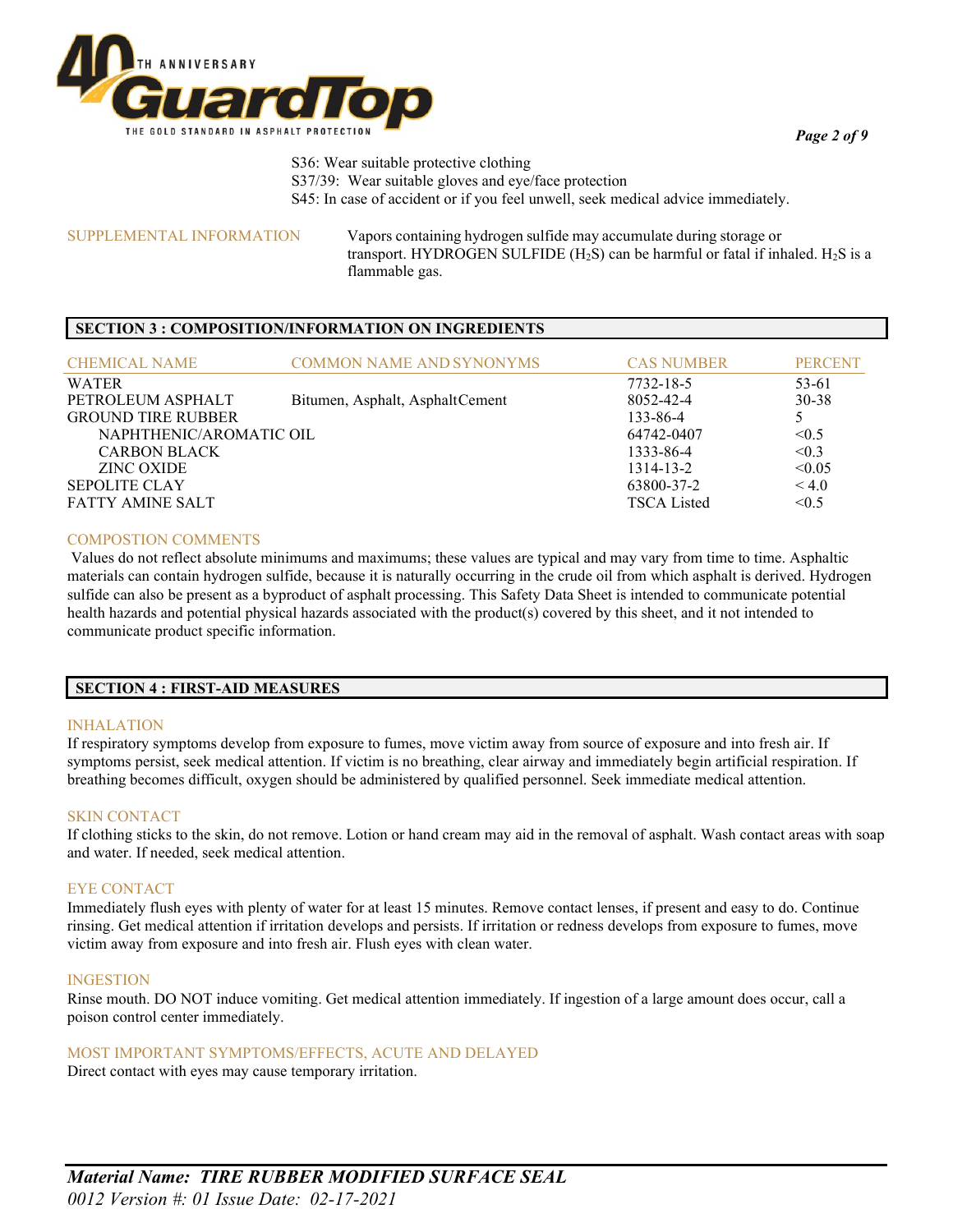

## INDICATION OF IMMEDIATE MEDICAL ATTENTION AND SPECIAL TREATMENT NEEDED

Treat symptomatically.

## GENERAL INFORMATION

Ensure that medical personnel are aware of the material(s) involved, and take precautions to protect themselves.

## **SECTION 5: FIRE-FIGHTING MEASURES**

## SUITABLE EXTINGUISHING MEDIA

Foam. Dry chemical powder. Carbon dioxide (CO2).

## UNSUITABLE EXTINGUISHING MEDIA

Water. Do not use water jet as an extinguisher, as this will spread the fire.

## SPECIFIC HAZARDS ARISING FROM THE CHEMICAL

Fire may cause irritating and toxic gases or fumes may be released, including H2S..

## SPECIAL PROTECTIVE EQUIPMENT AND PRECAUTIONS FOR FIREFIGHTERS

Firefighters must use standard protective equipment including flame retardant coat, helmet with face shield, rubber boots, and in enclosed spaces, SCBA. Structural firefighter's protective clothing will only provide limited protection.

## FIRE-FIGHTING EQUIPMENT/INSTRUCTIONS

ALWAYS stay away from tanks engulfed in flame. Fight fire from maximum distance or use unmanned hose holders or monitor nozzles. Move containers from fire area if you can do so without risk. In the event of fire, cool tanks with water spray. Use of foam or water may cause frothing.

#### SPECIFIC METHODS

In the event of fire and/or explosion do not breathe fumes. In the event of fire, cool tanks with water spray.

## **SECTION 6: ACCIDENTAL RELEASE MEASURES**

## PERSONAL PRECAUTIONS, PROTECTIVE EQUIPMENT AND EMERGENCY PROCEDURES

Keep unnecessary personnel away. Keep people away from and upwind of spill/leak. Keep out of low areas. Do not touch damaged containers or spilled material unless wearing appropriate protective clothing. Ventilate closed spaces before entering them. For personal protection, see section 8 of the SDS.

#### METHODS AND MATERIALS FOR CONTAINMENT AND CLEANING UP

This product is miscible in water.

LARGE SPILLS: Stop the flow of material, if this is without risk. Dike the spilled material, where this is possible. Cover with plastic sheet to prevent spreading. Absorb in vermiculite, dry sand or earth and place into containers. Prevent entry into waterways, sewer, basements or confined areas.

SMALL SPILLS: Wipe up with absorbent material (e.g. cloth, fleece). Clean surface thoroughly to remove residual contamination.

Never return spills to original containers for re-use. Absorb or cover with dry earth, sand or other non-combustible material and transfer to containers. Ventilate area and avoid breathing vapors or mist. For large spills, dike far ahead of liquid spill for later disposal. Do not release into sewers or waterways.

ENVIRONMENTAL PRECAUTIONS Avoid discharge into drains, water courses or onto the ground.

*Page 3 of 9*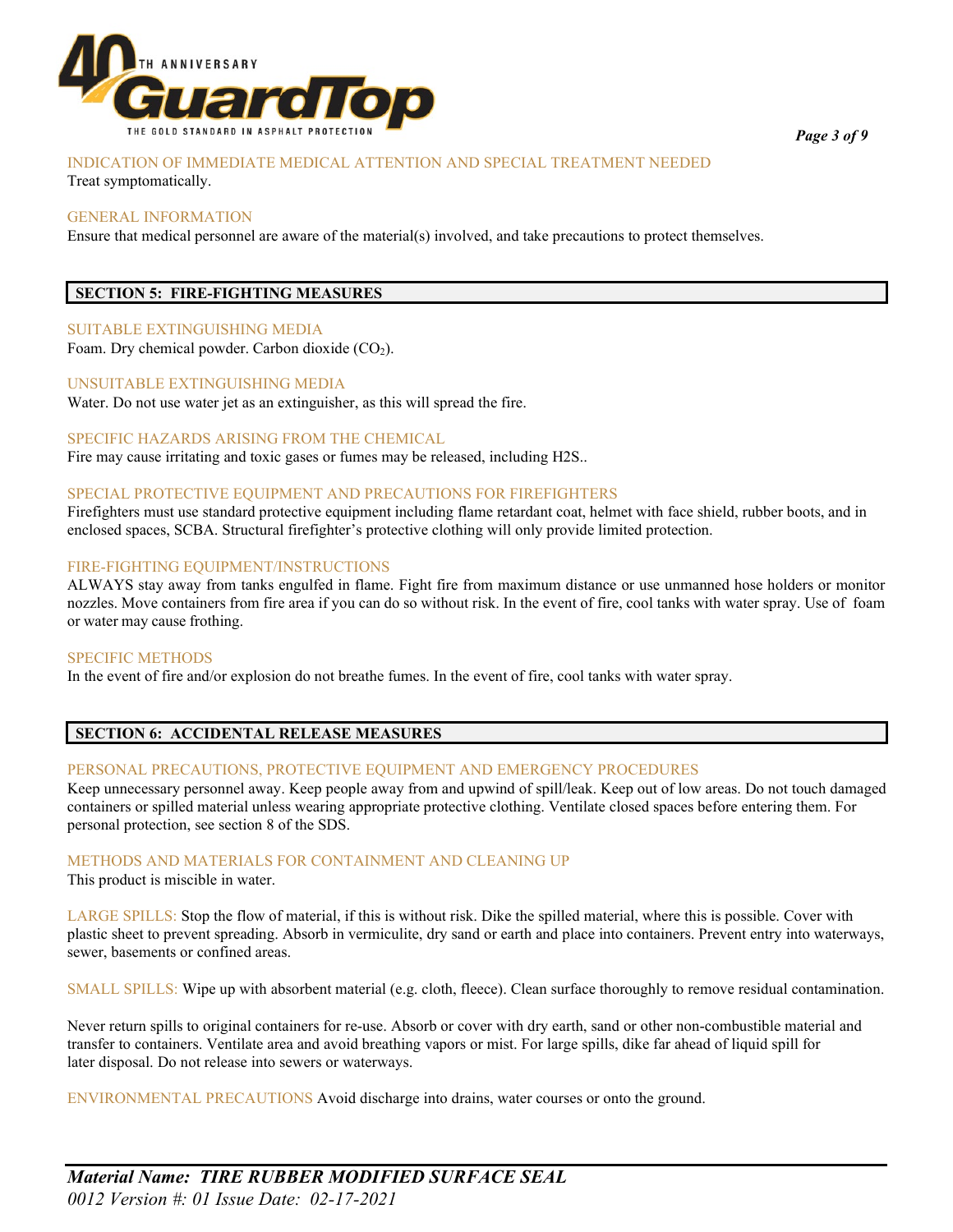

## **SECTION 7: HANDLING AND STORAGE**

#### PRECAUTIONS FOR SAFE HANDLING

Avoid prolonged exposure. Use only in well-ventilated areas. Hydrogen sulfide, a very highly toxic gas, may be present with this material. Keep face clear of tank and/or tank car openings. Good personal hygiene is necessary. Wash hands and contaminated areas with water and soap before leaving the work site.

#### CONDITIONS FOR SAFE STORAGE, INCLUDING INCOMPATIBILITIES

Prevent electrostatic charge build-up by using common bonding and grounding techniques. Store in original tightly closed container. Store in a well-ventilated place. Store away from incompatible materials (see Section 10 of the SDS). Do not allow material to freeze.

#### **SECTION 8: EXPOSURE CONTROLS/PERSONAL PROTECTION**

#### **OCCUPATIONAL EXPOSURE LIMITS**

#### US. OSHA Table Z-2 (29 CFR 1910.1000)

| Components                                  |            | Type                 | Value              |
|---------------------------------------------|------------|----------------------|--------------------|
| PETROLEUM ASPHALT (CAS 8052-42-4)           |            |                      | Not Listed         |
| US. ACGIH THRESHOLD LIMIT VALUES            |            |                      |                    |
| Components                                  | Type       | Value                | Form               |
| PETROLEUM ASPHALT (CAS 8052-42-4)           | <b>TWA</b> | $0.5 \text{ mg/m}^3$ | Inhalable fraction |
| US. NIOSH: POCKET GUIDE TO CHEMICAL HAZARDS |            |                      |                    |
| Components                                  | Type       | Value                | Form               |
| PETROLEUM ASPHALT (CAS 8052-42-4)           | Ceiling    | $5 \text{ mg/m}^3$   | Fume               |

#### BIOLOGICAL LIMIT VALUES

No biological exposure limits noted for the ingredient(s).

#### APPROPRIATE ENGINEERING CONTROLS

Provide adequate ventilation, including appropriate local extraction, to ensure that the defined occupational exposure limit is not exceeded. Avoid confined spaces.

#### RECOMMENDATIONS FOR PERSONAL PROTECTIVE EQUIPMENT

| <b>HAND PROTECTION</b><br>Chemical resistant gloves are recommended. If contact with forearms is likely, wear                                                                 | Safety glasses. Wear chemical goggles if there is a risk of splashes. |
|-------------------------------------------------------------------------------------------------------------------------------------------------------------------------------|-----------------------------------------------------------------------|
| gauntlet style gloves.                                                                                                                                                        |                                                                       |
| Wear appropriate clothing to prevent any possibility of liquid contact and repeated or<br><b>OTHER</b><br>prolonged vapor contact. Plastic or rubber gloves, apron and boots. |                                                                       |
| When workers are facing concentrations above the exposure limit they must use<br><b>RESPIRATORY PROTECTION</b><br>appropriate certified respirators.                          |                                                                       |
| Wear appropriate thermal protective clothing, when necessary.<br>THERMAL HAZARDS                                                                                              |                                                                       |

#### GENERAL HYGIENE CONSIDERATIONS

Always observe good personal hygiene measures, such as washing after handling the material and before eating, drinking, and/or smoking. Routinely wash work clothing and protective equipment to remove contaminants.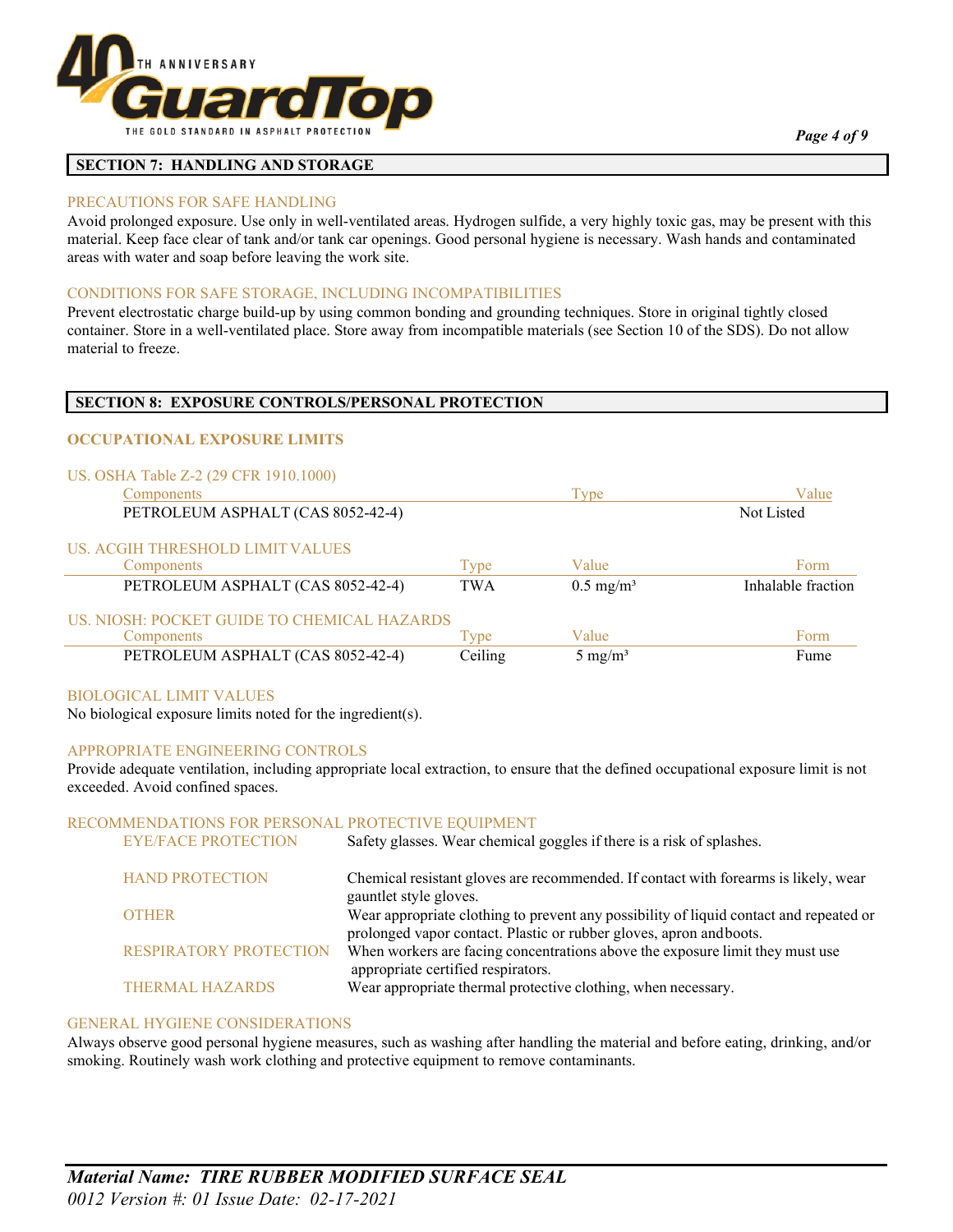

## **SECTION 9: PHYSICAL AND CHEMICAL PROPERTIES**

APPEARANCE Brown/black liquid PHYSICAL STATE Liquid COLOR tan to dark brown ODOR Mild ODOR THRESHOLD Not Available  $pH$  7-9 MELTING POINT/FREEZING POINT Not Available INITIAL BOILING POINT 212°F (100 °C) FLASH POINT 400.0 °F (204.4 °C) COC EVAPORATION RATE < 1 FLAMMABILITY (SOLID, GAS) Not Available FLAMMABILITY LIMIT – LOWER (%) Not Available FLAMMABILITY LIMIT - UPPER (%) Not Available EXPLOSIVE LIMIT – LOWER  $(\%)$  Not Available  $EXPLOSIVE LIMIT – UPPER (%)$  Not Available VAPOR PRESSURE  $\leq 1$  mm Hg at 70°F VAPOR DENSITY > 1 RELATIVE DENSITY 0.8 - 1.10 SOLUBILITY (WATER) Soluble PARTITION COEFFICIENT (n-octanol/water) Not Available AUTO-IGNITION TEMPERATURE  $> 700 \text{ }^{\circ}\text{F}$  ( $> 371.11 \text{ }^{\circ}\text{C}$ ) DECOMPOSITION TEMPERATURE Not Available VISCOSITY Not Available

## **SECTION 10: STABILITY & REACTIVITY**

#### REACTIVITY

The product is stable and non-reactive under normal conditions of use, storage and transport.

### CHEMICAL STABILITY

Stable under normal temperature conditions.

## POSSIBILITY OF HAZARDOUS REACTIONS

Hazardous polymerization does not occur.

#### CONDITIONS TO AVOID

Avoid temperatures exceeding the flash point. Contact with incompatible materials. Do not overheat product.

INCOMPATIBLE MATERIALS Strong oxidizing agents.

#### HAZARDOUS DECOMPOSITION PRODUCTS

Upon decomposition, this product may yield sulfur dioxide, carbon monoxide, carbon dioxide and/or low molecular weight hydrocarbons. Hydrogen sulfide.

*Page 5 of 9*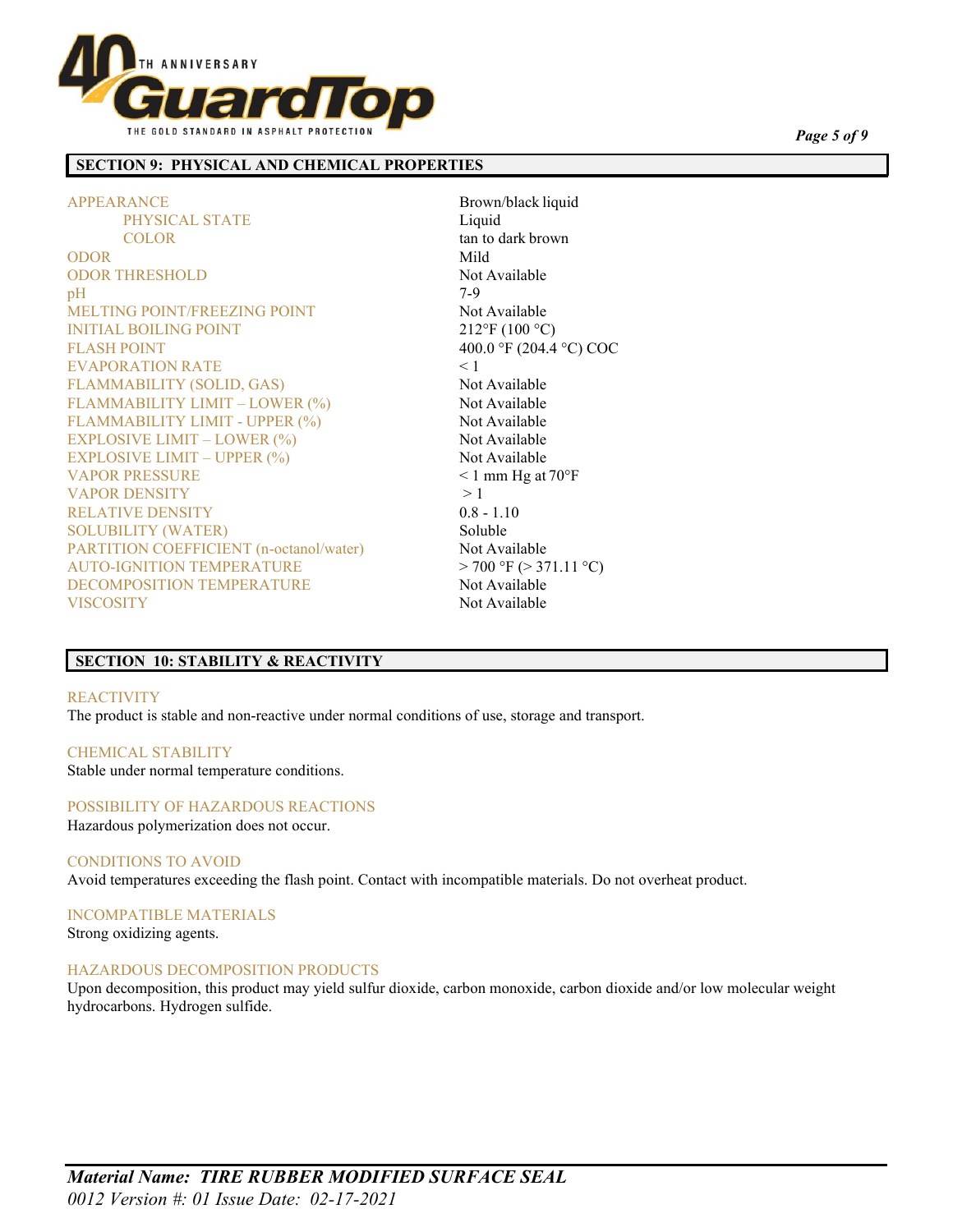

## **SECTION 11: TOXICOLOGICAL INFORMATION**

## **INFORMATION ON LIKELY ROUTES OF EXPOSURE**

| <b>INGESTION</b>    | Expected to be a low digestion hazard.               |
|---------------------|------------------------------------------------------|
| <b>INHALATION</b>   | Prolonged inhalation may beharmful.                  |
| <b>SKIN CONTACT</b> | No adverse effects due to skin contact are expected. |
| EYE CONTACT         | Harmful if contacted with eyes.                      |

SYMPTOMS RELATED TO THE PHYSICAL, CHEMICAL AND TOXICOLOGICAL CHARACTERISTICS Not available

| <b>INFORMATION ON TOXICOLOGICAL EFFECTS</b><br><b>ACUTE TOXICITY</b>         | Not available                                                |
|------------------------------------------------------------------------------|--------------------------------------------------------------|
| <b>SKIN CORROSION/IRRITATION</b>                                             | Prolonged skin contact may cause temporary irritation.       |
| <b>SERIOUS EYE DAMAGE/EYE IRRITATION</b>                                     | Contact with eyes harmful.                                   |
| <b>RESPIRATORY OR SKIN SENSITIZATION</b><br><b>RESPIRATORY SENSITIZATION</b> | Not available                                                |
| <b>SKIN SENSITIZATION</b>                                                    | May cause skin disorders with prolonged or repeated contact. |

## GERM CELL MUTAGENICITY

No data available to indicate product or any components present at greater than 0.1% are mutagenic or genotoxic.

#### **CARCINOGENICITY**

Risk of cancer cannot be excluded with prolonged exposure. IARC: occupational exposures to straight-run bitumen and their emissions during road paving are "possibly carcinogenic to humans" (Group 2B)

## IARC MONOGRAPHS. OVERALL EVALUATION OF CARCINOGENICITY

ASPHALT (CAS 8052-42-4) 2B Possibly carcinogenic tohumans.

## US. OSHA SPECIFICALLY REGULATED SUBSTANCES (29 CFR 1910.1001-1050) Not listed

## REPRODUCTIVE TOXICITY Not available

#### SPECIFIC TARGET ORGAN TOXICITY

- single exposure Not available - repeated exposure Not available ASPIRATION HAZARD Not available

CHRONIC EFFECTS Prolonged inhalation may beharmful.

## **SECTION 12: ECOLOGICAL INFORMATION**

ECOTOXICITY Not expected to be harmful to aquatic organisms.

PERSISTENCE AND DEGRADABILITY No data is available on the degradability of this product.

BIOACCUMULATIVE POTENTIAL No data available.

*Page 6 of 9*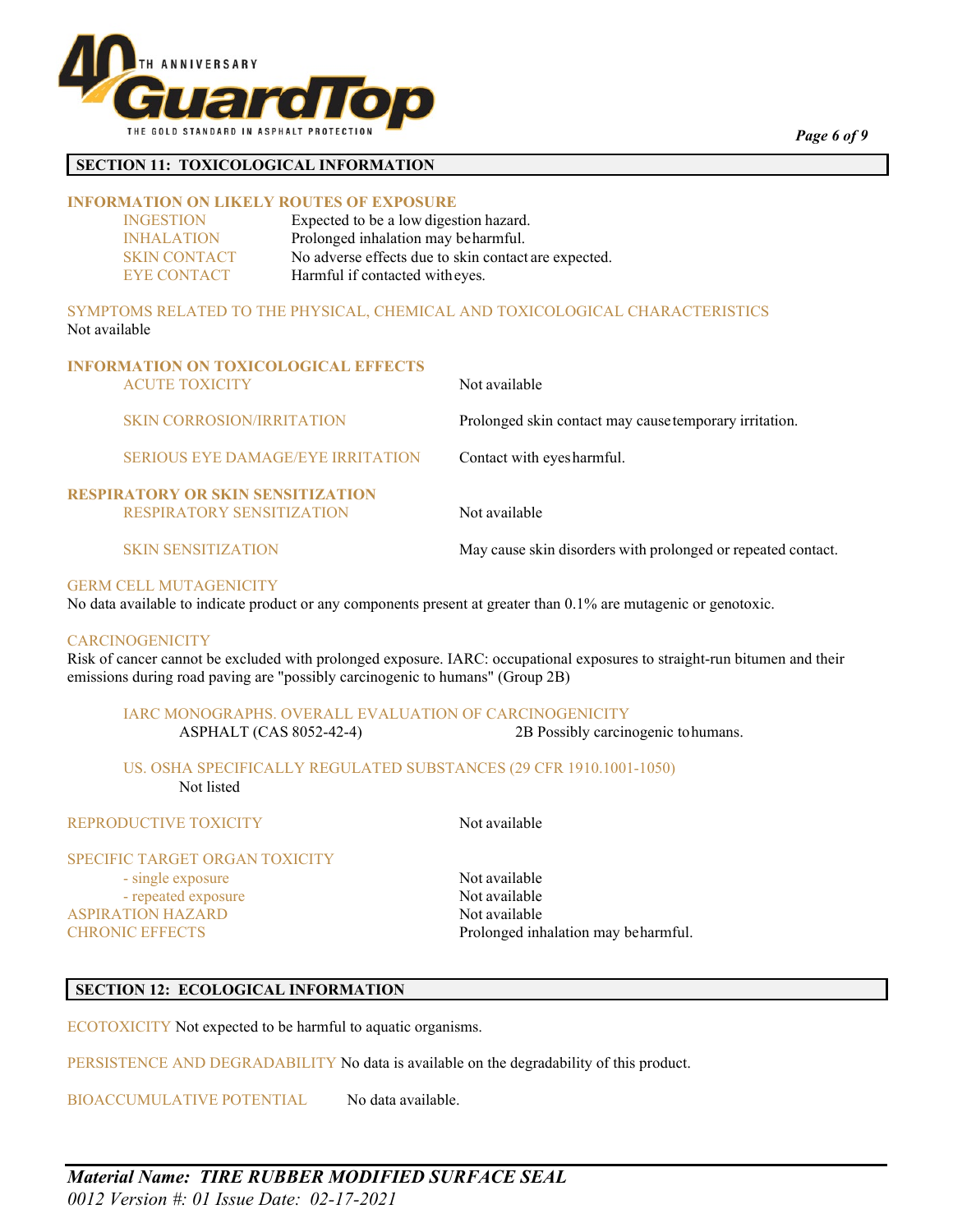

## MOBILITY IN SOIL No data available.

OTHER ADVERSE EFFECTS No other adverse environmental effects (e.g. ozone depletion, photochemical ozone creation potential, endocrine disruption, global warming potential) are expected from this component.

## **SECTION 13: DISPOSAL INFORMATION**

DISPOSAL INSTRUCTIONS Collect and reclaim or dispose in sealed containers at licensed waste disposal site. Dispose in accordance with all applicable regulations. No components are identified as hazardous wastes. Disposal recommendations are based on uncontaminatedmaterial.

LOCAL DISPOSAL REGULATIONS Dispose in accordance with all applicable regulations.

HAZARDOUS WASTE CODE The waste code should be assigned in discussion between the user, the producer and the waste disposal company. Not applicable.

WASTE FROM RESIDUES /UNUSED PRODUCTS Dispose of in accordance with local regulations. Empty containers or liners may retain some product residues. This material and its container must be disposed of in a safe manner (see: Disposal instructions). Avoid discharge into water courses or onto the ground.

CONTAMINATED PACKAGING Empty containers should be taken to an approved waste handling site for recycling or disposal. Since emptied containers may retain product residue, follow label warnings even after container is emptied.

## **SECTION 14: TRANSPORTATION INFORMATION**

DOT Not regulated as dangerous goods.

IATA Not regulated as dangerous goods.

IMDG Not regulated as dangerousgoods.

TRANSPORT IN BULK ACCORDING TO ANNEX II OF MARPOL 73/78 AND THE IBC CODE Not Available

## **SECTION 15: REGULATORY INFORMATION**

US FEDERAL REGULATIONS All components are on the U.S. EPA TSCA Inventory List.

TSCA SECTION 12(B) EXPORT NOTIFICATION (40 CFR 707, SUBPT. D) Not Regulated

CERCLA HAZARDOUS SUBSTANCE LIST (40 CFR302.4) ASPHALT (CAS 8052-42-4) Listed

US EPCRA SECTION 304 EXTREMELY HAZ. SUBS. & CERCLA HAZ. SUBS.: SECTION 304 EHS REPORTABLE QUANTITY Not Regulated

US. OSHA SPECIFICALLY REGULATED SUBSTANCES (29 CFR 1910.1001-1050) Not Listed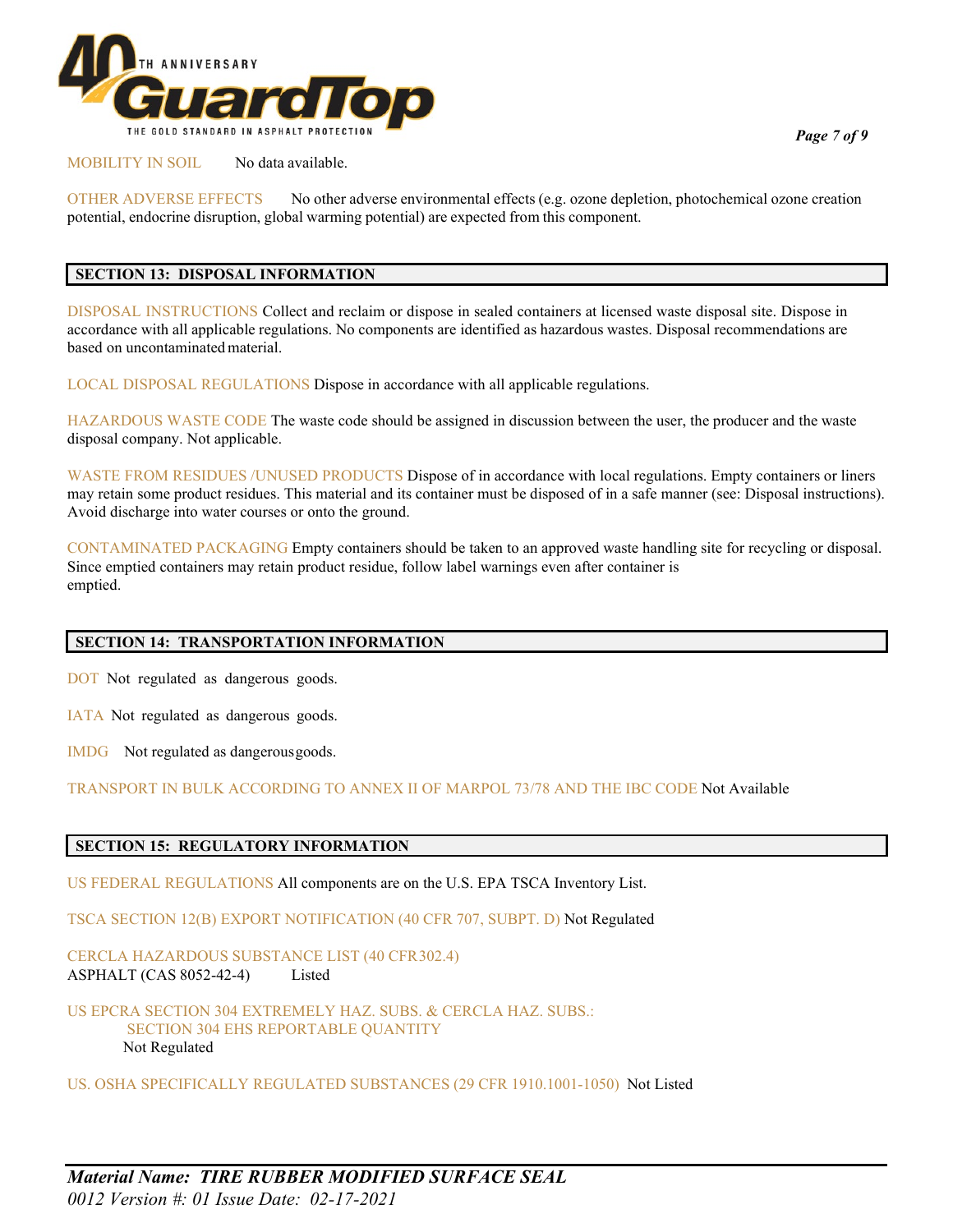

#### SUPERFUND AMENDMENTS AND REAUTHORIZATION ACT OF 1986 (SARA)

#### Hazard categories

Immediate Hazard - No Delayed Hazard - No Fire Hazard - No Pressure Hazard - No Reactivity Hazard - No

SARA 302 EXTREMELY HAZARDOUS SUBSTANCE Not Listed

SARA 311/312 HAZARDOUS CHEMICAL No

SARA 313 (TRI REPORTING) Not Regulated

## **OTHER FEDERAL REGULATIONS**

Clean Air Act (CAA) Section 112 Hazardous Air Pollutants (HAPs) List Not Regulated

Clean Air Act (CAA) Section  $112(r)$  Accidental Release Prevention (40 CFR 68.130) Not Regulated

SAFE DRINKING WATER ACT (SDWA) NotRegulated

DRUG ENFORCEMENT ADMINISTRATION (DEA). List 2, Essential Chemicals (21 CFR 1310.02(b) and 1310.04(f)(2) Not Regulated

DEA ESSENTIAL CHEMICAL CODE NUMBER Not Regulated

DRUG ENFORCEMENT ADMINISTRATION (DEA). List 1 & 2 Exempt Chemical Mixtures (21 CFR 1310.12(c)) Not Regulated

DEA EXEMPT CHEMICAL MIXTURES CODE NUMBER Not Regulated

#### **US STATE REGULATIONS**

WARNING: This product contains a chemical known to the State of California to cause cancer. US. Massachusetts RTK - Substance List ASPHALT (CAS 8052-42-4) US. New Jersey Worker and Community Right-to-Know Act Not Regulated US. Pennsylvania RTK - Hazardous Substances ASPHALT (CAS 8052-42-4) US. Rhode Island RTK Not Regulated US. California Proposition 65 US - California Proposition 65 - CRT: Listed date/Carcinogenic substance ASPHALT (CAS 8052-42-4) Listed: January 1, 1990 **INTERNATIONAL INVENTORIES Country(s) or region Inventory name On inventory (yes/no)\***

Australia Australian Inventory of Chemical Substances (AICS) Yes Canada Domestic Substances List (DSL) Yes Canada Non-Domestic Substances List (NDSL) No China Inventory of Existing Chemical Substances in China (IECSC) Yes Europe European Inventory of Existing Commercial Chemical Substances (EINECS) Yes

*Material Name: TIRE RUBBER MODIFIED SURFACE SEAL 0012 Version #: 01 Issue Date: 02-17-2021*

*Page 8 of 9*